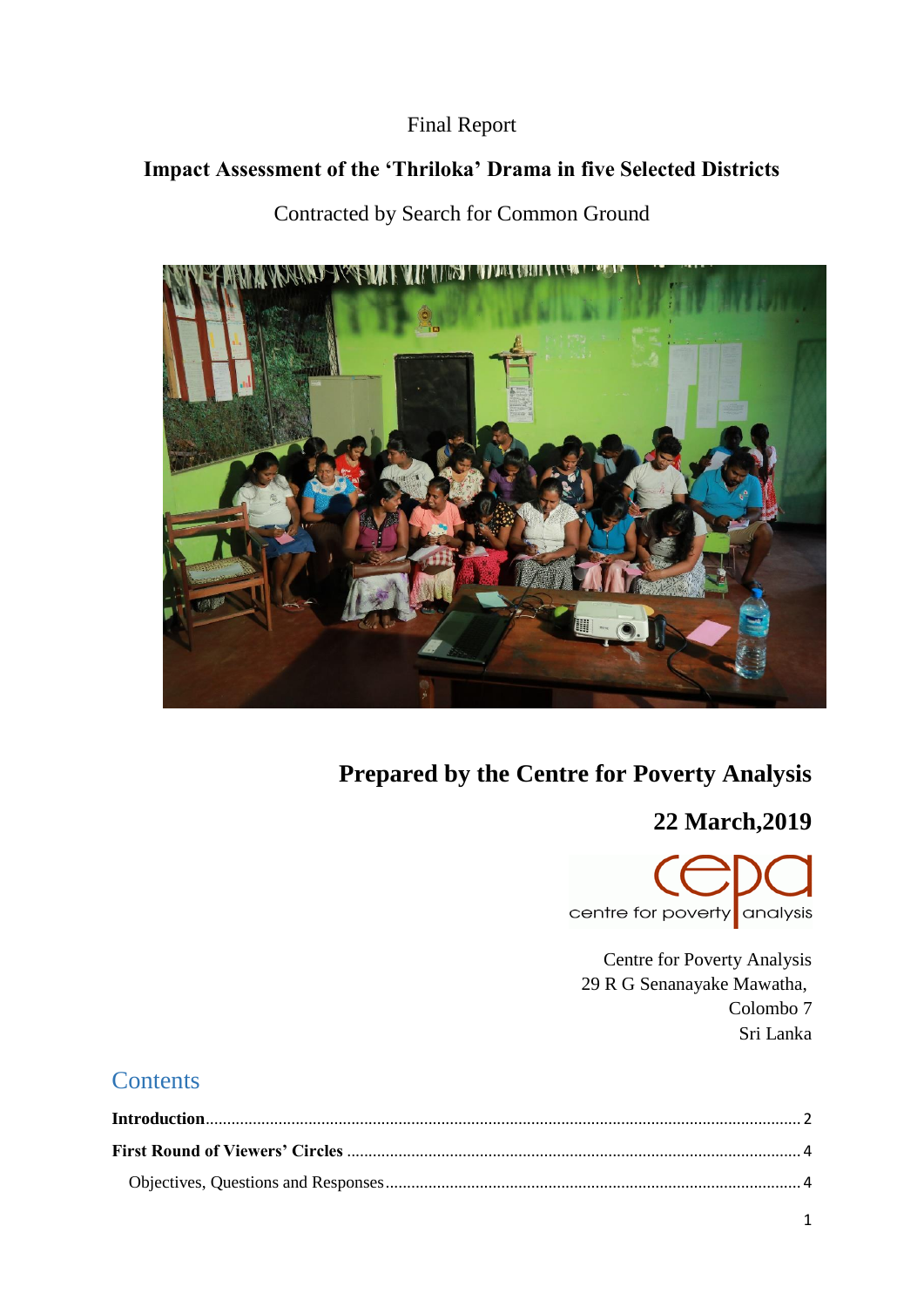| What are the most popular tele dramas that are currently televised on national television?  7 |  |
|-----------------------------------------------------------------------------------------------|--|
|                                                                                               |  |
|                                                                                               |  |
|                                                                                               |  |
|                                                                                               |  |
|                                                                                               |  |
|                                                                                               |  |
|                                                                                               |  |
|                                                                                               |  |
|                                                                                               |  |
|                                                                                               |  |
|                                                                                               |  |
|                                                                                               |  |
|                                                                                               |  |
|                                                                                               |  |
|                                                                                               |  |
|                                                                                               |  |
|                                                                                               |  |
|                                                                                               |  |
|                                                                                               |  |
|                                                                                               |  |

# <span id="page-1-0"></span>**Introduction**

'Thriloka' is a 14-episode tele-drama that was telecast on Independent Television Network (ITN) from December 15 2018 to March 16 2019. The drama depicts the story of a multi ethnic coastal village, at where at the beginning all ethnicities live peacefully. The youth in the village prepare for a football match and has a team with players from different ethnicities. A Sinhalese youth gets injured while learning to drive with a Muslim friend. A group of people frame the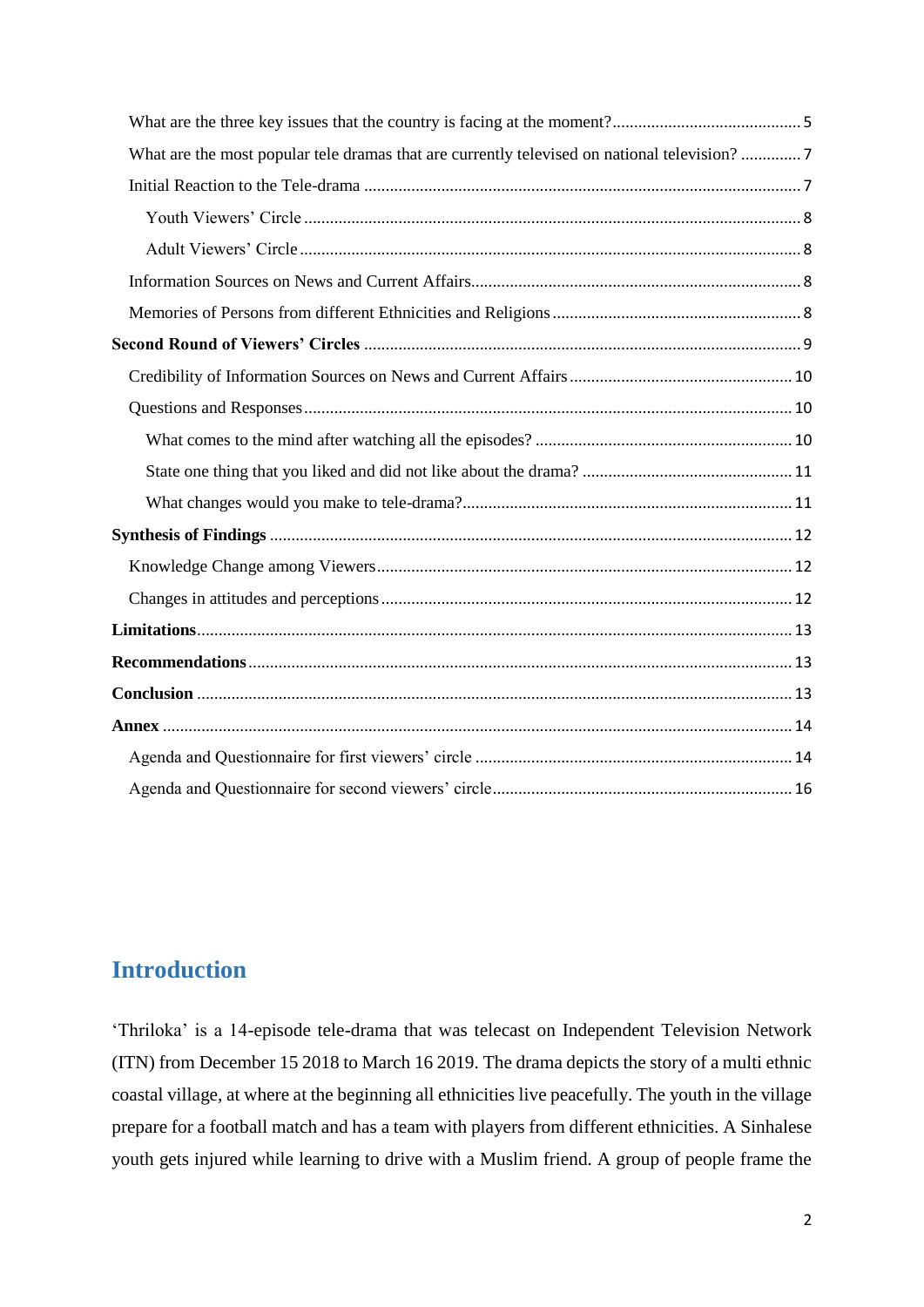accident as something deliberately planned by the Muslim youth. Some of the youth who used to live peacefully with each other start to share false information about this incident targeting Muslims. A couple of politicians use this incident to create issues within the village for their political gains. Eventually, people in the village begin to suspect people from other ethnicities and their relationships become hostile. However, they later realize that it is only a few individuals that create issues among each other, and that there is, in fact, no real problem between the Muslim and Sinhalese communities. In the end, they work together and win the football match. At the conclusion of the series, everyone in the village comes together leaving their ethnic and religious differences behind.

The impact assessment of the 'Thriloka' drama was conducted focusing on following key areas;

- To understand the knowledge change among viewer circle members through watching Thriloka drama;
- To identify the changes occurred in viewer circle members' attitude/perception by watching Thriloka Drama series and,
- To explore the behavioural changes or responses the viewer circle members are expressing as a result of watching Thriloka drama series.

The impact assessment was conducted based on resonance and response which comes under the 3R framework of the Search for Common Ground (SFCG). The participants understanding on key messages and their views on the characters and narrative of the drama in relation to everyday realities were also examined. The overall reaction of the participants regarding the tele- drama was assessed along with any barriers they would have faced while watching the 'Thriloka' series.

In order assess the impact of the tele-drama, a team of researchers from the Centre for Poverty Analysis (CEPA) conducted two viewers' circles at the start and conclusion of the 'Thriloka' series in the selected five districts. The viewers' circles were held in Galle, Ratnapura, Kalutara, Badulla and Kurunegala districts. In each district, 2 viewers' circles were conducted with a group of youth and a group of adults which included a few community leaders. The selection of participants was done by a field coordinator from the respective area and that person was instructed to get 25 people to each of the circles and there should be no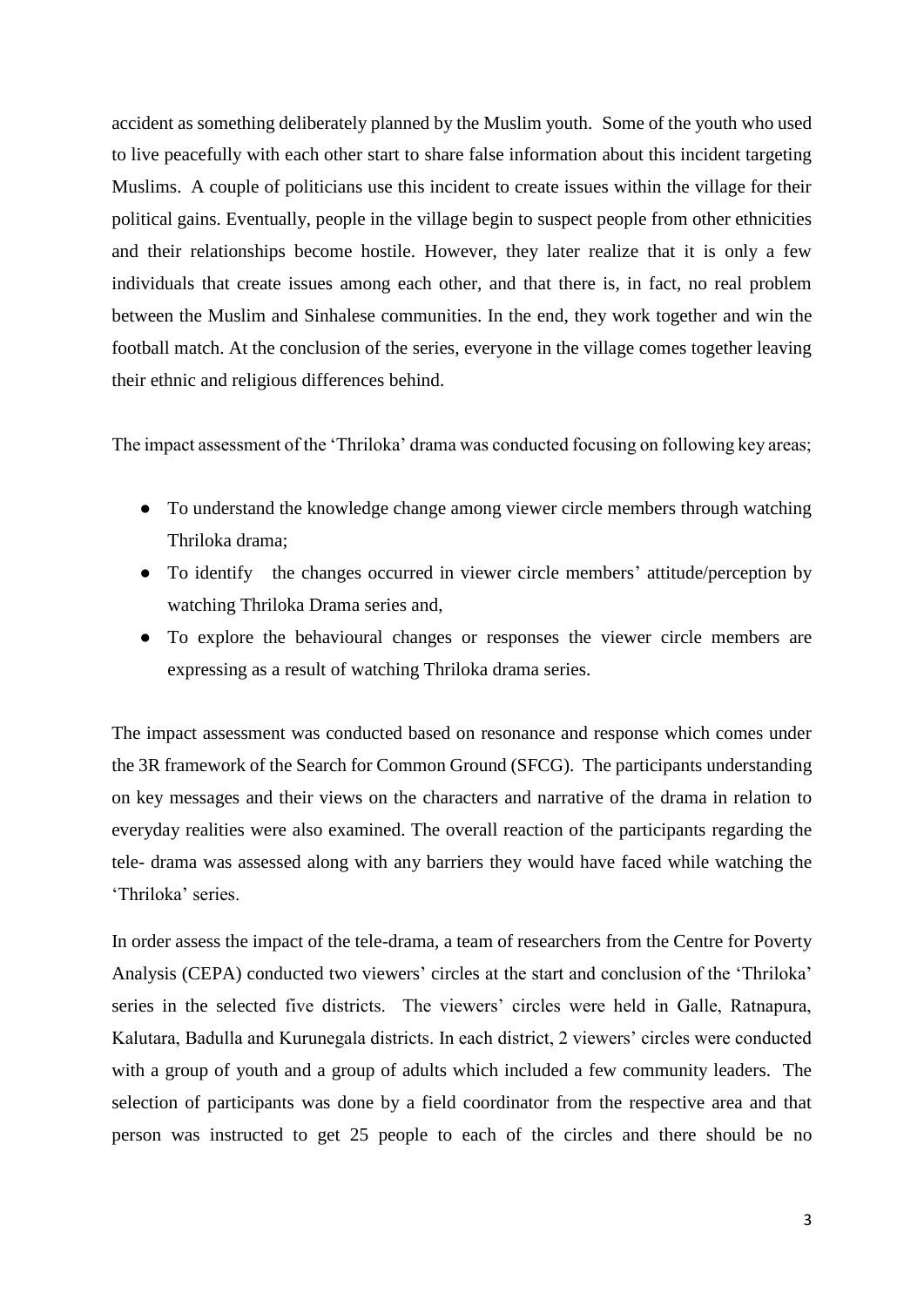discrimination based on their gender, ethnicity and social status. The field coordinator informed the potential participants about the date and the venue of the viewers' circle a week before. ???

Table 1: Composition of the viewers' circle by location and age group

# <span id="page-3-0"></span>**First Round of Viewers' Circles**

<span id="page-3-1"></span>Objectives, Questions and Responses

The main objective of the first viewers' circle was to understand how participants think about society in a broader perspective and to also capture their initial responses to the tele- drama. The information collected during the first viewers' circle was used as the baseline for the

| <b>District</b> | Location                                           | <b>Number of participants</b>  |          |                 |          |
|-----------------|----------------------------------------------------|--------------------------------|----------|-----------------|----------|
|                 |                                                    | 1 <sup>st</sup>                | Viewers' | 2 <sup>nd</sup> | Viewers' |
|                 |                                                    | <b>Circle</b><br><b>Circle</b> |          |                 |          |
|                 |                                                    | <b>Adult</b>                   | Youth    | <b>Adult</b>    | Youth    |
| Galle           | Richwarn Hotel, Elpitiya                           | 24                             | 19       | 19              | 16       |
| Kurunegala      | Koralampoththa<br>Temple,<br>Pannala, Kuliyapitiya | 41                             | 21       | 16              | 14       |
| Badulla         | Rideemaliyadda<br>Cultural<br>Centre, Badulla      | 28                             | 22       | 17              | 14       |
| Ratnapura       | Vidhyaloka Higher Education<br>Center, Kalawana    | 22                             | 26       | 16              | 18       |
| Kalutara        | Maha<br>Ingiriya<br>Community<br>Centre, Ingiriya  | 21                             | 22       | 17              | 16       |

assessment of knowledge change, attitude/ perception change and behavioural change among viewers. Another objective of the first viewers' circle was to establish a strong bond with the participants and convince them to watch the drama and be an integral part of the viewers' circles.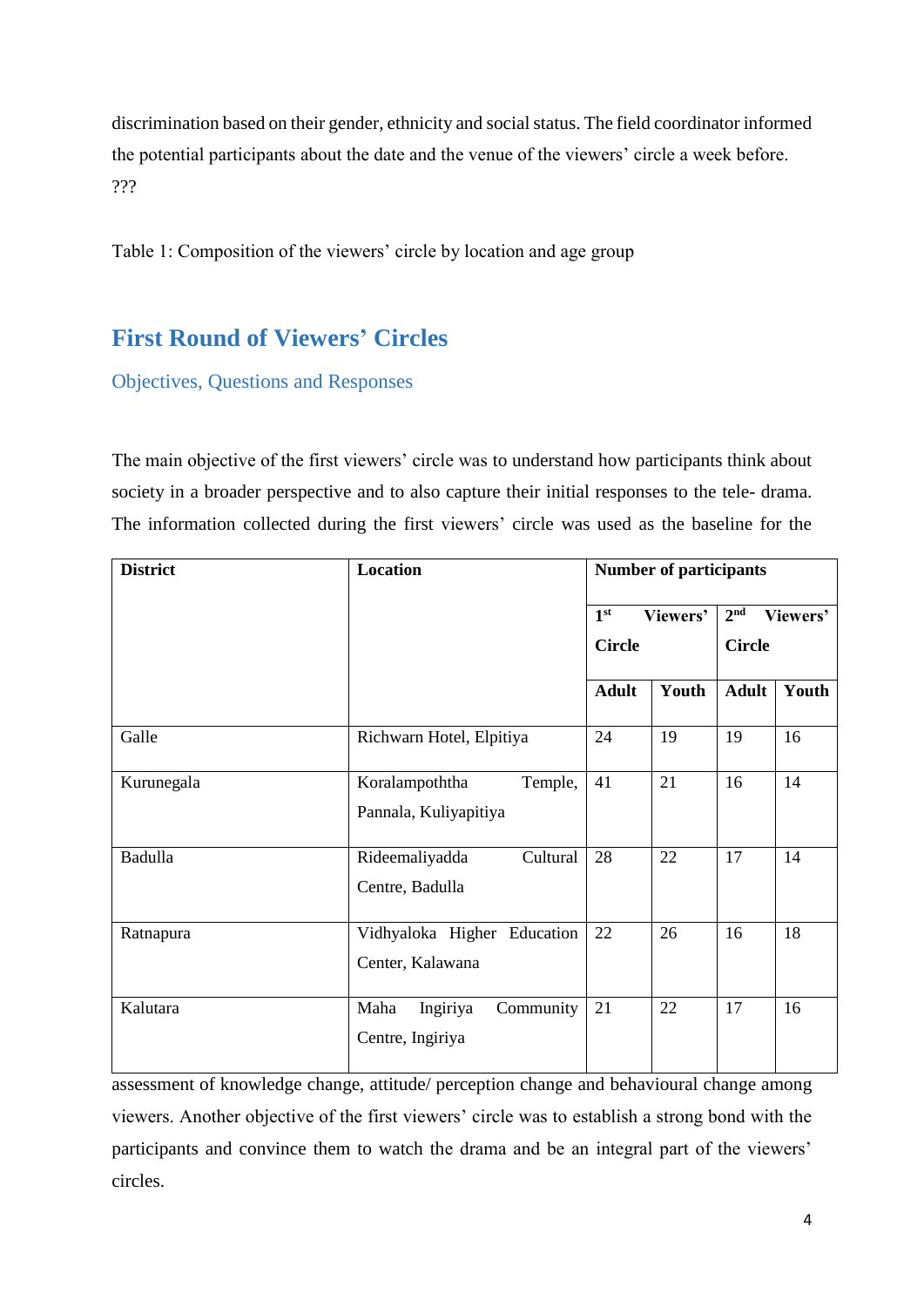Participants were randomly paired-off and were asked to share something personal about themselves which include questions such as telling their respective partner about their favorite tele-dramas and their reasons for liking it. Afterward each group member had to share what was discussed with their partner with the rest of the audience.

Following the above exercise, two questions were asked prior to screening the pilot and first episodes of the 'Thriloka' tele-drama for the first viewers' circle. This was done so as to have an overall understanding of the participants' views on issues the country is facing, through which we were able to understand how the viewers' circle framed their perceptions of the teledrama.

### <span id="page-4-0"></span>What are the three key issues that the country is facing at the moment?

Everyone in the viewers' circle was given three separate cards on which to write three key issues they feel that the country is facing at the moment along with their proposed solutions to these issues. This particular question was asked in order to identify whether the viewers' circle identified ethnic and religious conflicts as major issues that the country is facing presently.

While both the adult and youth groups identified political and economic issues as the main issues in the country, ethnic tension was identified as a reason by the youth group alone. The adult group on the other hand identified the third most rated issue was the drug problem in the country, for which they proposed village level drug prevention committees and the education of youth on harmful health and social effects of drug usage as viable solutions. The adult group in Badulla however, highlighted the fact that ethnic tension and conflict is a major issue in the country.

The youth group unanimously agreed that ethnic tension and conflict was a pressing issue that needed to be discussed. However, this was the third most pressing issue faced by Sri Lanka after political and economic issues. Interestingly, there were a difference in the way how the Galle youth framed ethnic issue/ tensions. A participant from the discussions said "Our Sinhala majority has been outnumbered by the Muslims and it has become a national issue now". There were no opposing views expressed from other participants to his views and when the participants were asked to suggest solutions to the ethic issue, the same group suggested that we need to give the due respect to the majority's religion and culture while minorities can follow their respective religions and cultures.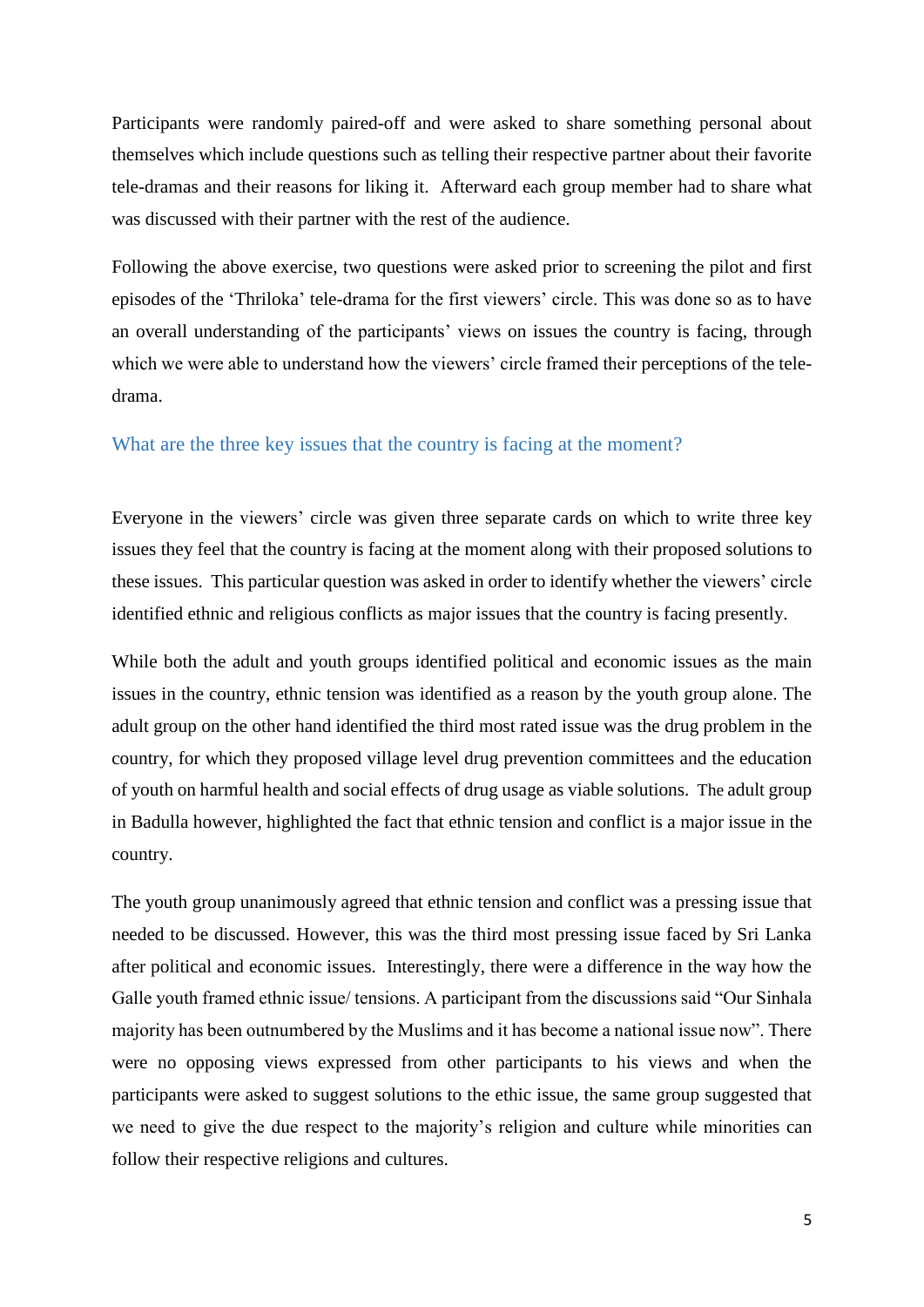The final ranking provided by these groups on issues that were most relevant to Sri Lanka were as follows;

- 1. Political
- 2. Economic
- 3. Ethnic/Conflict

Given below are the issues identified by the youth groups and proposed the solutions in their group presentations:

| Table 2: Key issues identified by youth groups. |  |  |  |
|-------------------------------------------------|--|--|--|
|                                                 |  |  |  |

| Issue                                                                                                                                                                              | Proposed solutions                                                                                                                                                                                                                  |
|------------------------------------------------------------------------------------------------------------------------------------------------------------------------------------|-------------------------------------------------------------------------------------------------------------------------------------------------------------------------------------------------------------------------------------|
| 1. Political<br>Political instability<br>Lack of educated people<br>in the<br>parliament and other political bodies<br>Corruption<br>Lack of political vision among the<br>leaders | Enhance political literacy of the youth<br>and the public which would help them<br>to make informed political decisions<br>Establish a mechanism which would<br>allow only those qualified to enter and<br>hold political positions |
| 2. Economic<br>Unemployment<br>Poverty and inequality<br>High cost of living<br>No proper economic policy                                                                          | Developing an economic policy which<br>will<br>continue<br>irrespective of the<br>political changes in the country<br>Job market oriented educations system                                                                         |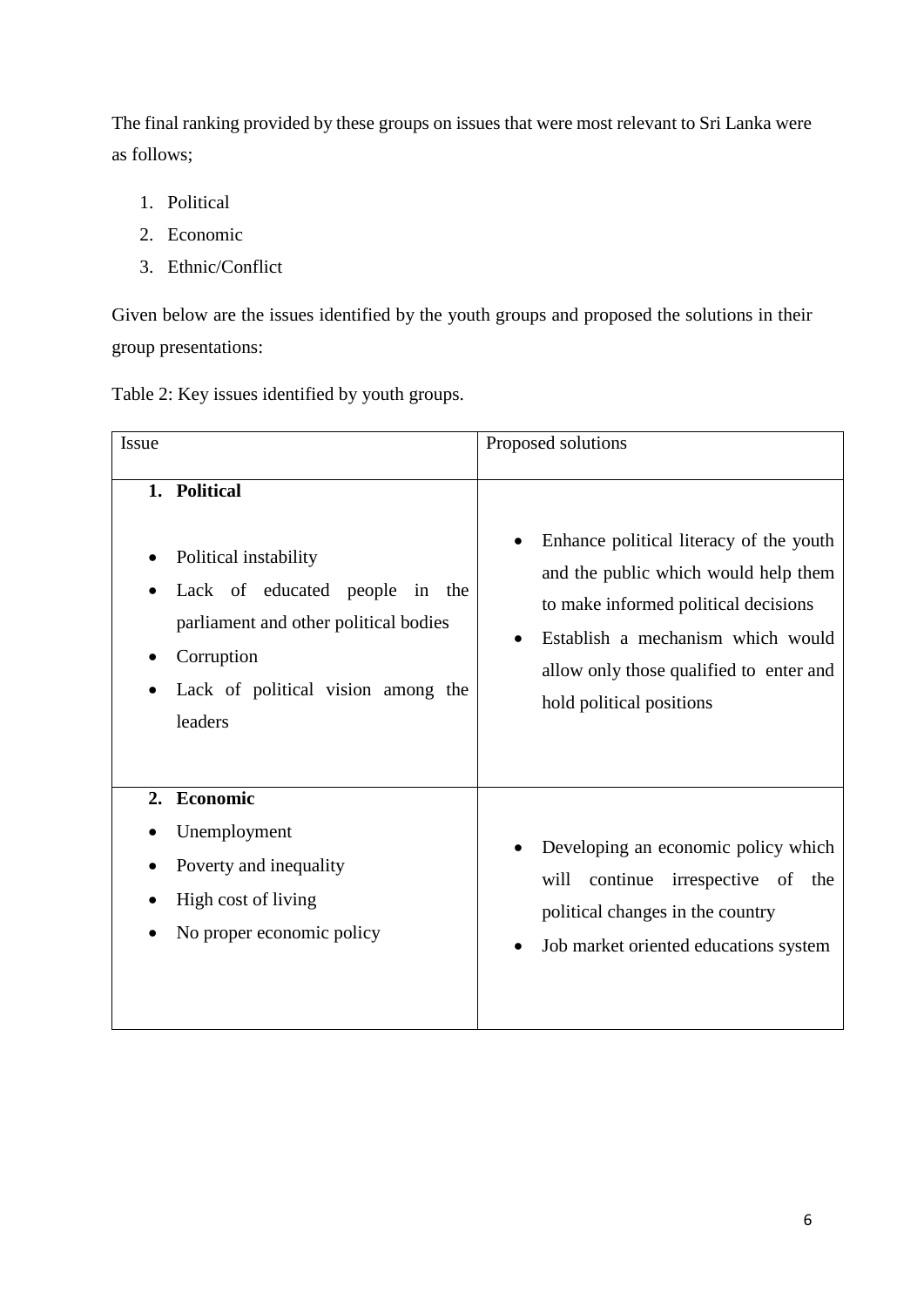**3. Ethnic tension** • Tensions among different ethnic groups • Threat to the Sinhala majority from the minority groups • Racism • Grass roots level committees need to be established representing all ethnic and religious community to address the ethnic tensions. • Cultural exchange programmes among school children from different ethnicities

<span id="page-6-0"></span>What are the most popular tele dramas that are currently televised on national television?

The above question was asked to obtain an understanding about television consumption patterns among the participants. There was a clear difference in consumption patterns of the youth and adult groups. The youth group (inclusive of male and female participants) watch tele dramas frequently while there was lack of interest by the adult males compared to adult females who showed a high interest in watching tele dramas. The tele dramas that both groups preferred were relatively the same. The most popular tele dramas were identified as *Deveni Inima, Maharaja Kansa, Sakuge Kathawa* and *Wes*. When the distribution of tele dramas across television channels were calculated, it was identified that 90 % of the tele dramas viewed by youth and adults are telecast on private TV channels such as *Derana, Swarnawahini* and *Hiru TV*.

Prior to conducting the first viewers' circle, two episodes of the ' Thriloka' tele-drama had been telecast. When the CEPA team inquired if they knew of the 'Thriloka' tele-drama, only three participants had heard of the tele-drama and while two participants had watched the first two episodes before we screened it at the discussion.

### <span id="page-6-1"></span>Initial Reaction to the Tele-drama

Each participant was given a card to write the first thing that came to their mind after watching the drama.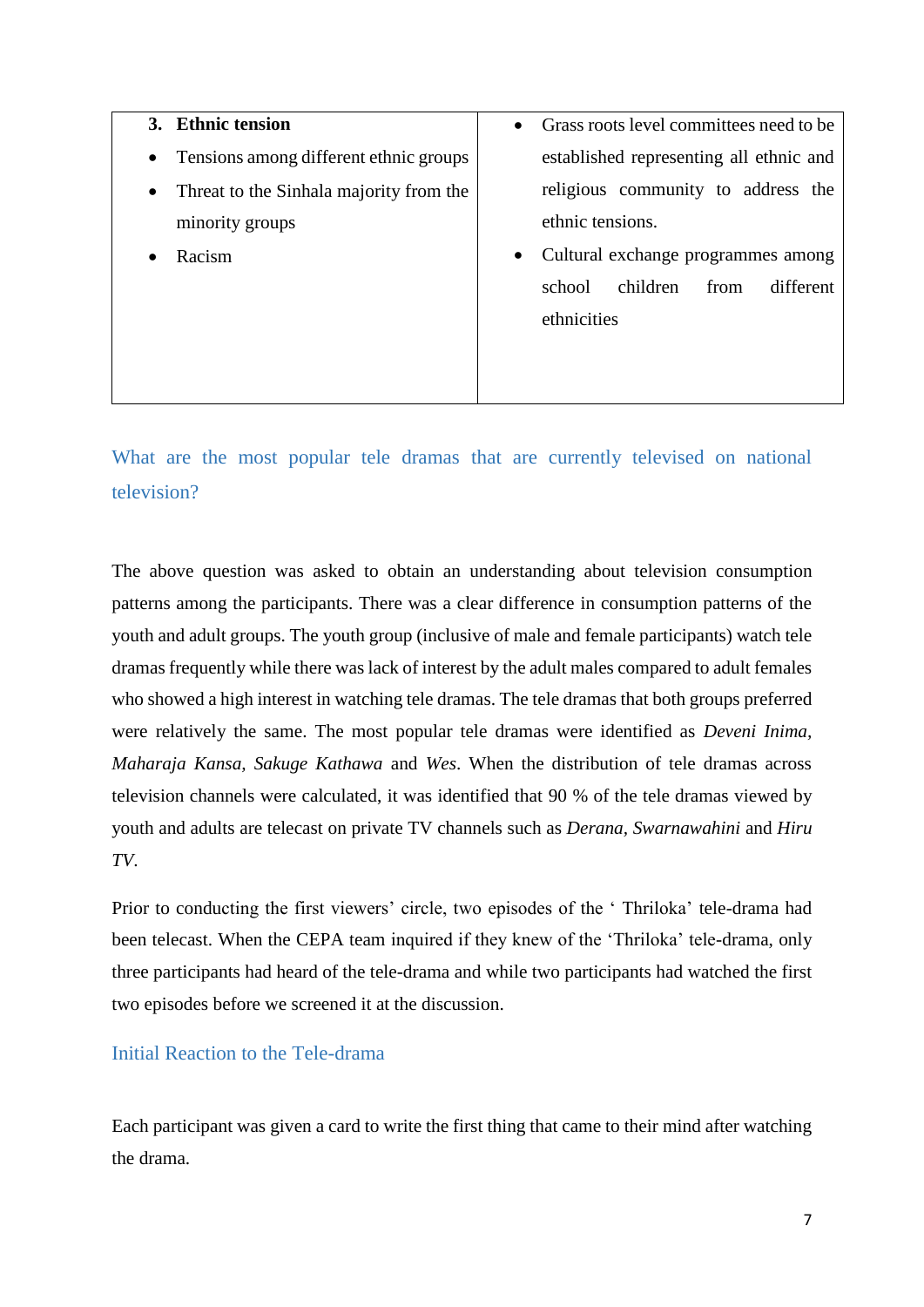### <span id="page-7-0"></span>Youth Viewers' Circle

The youth were mainly attracted to the entertainment aspects of the tele-drama. They mentioned that they enjoyed the tele-drama mainly due to its interesting narrative style. Youth participants highlighted the fact that this tele-drama seems to be somewhat different and creative compared to current tele-dramas on television. A majority of the youth mentioned that the drama talks about the unity and harmony among Sinhalese, Tamil and Muslim communities in the country.

### <span id="page-7-1"></span>Adult Viewers' Circle

A majority of adults' (80 % to 85 % of the adult group) initial reaction to the tele-drama was of the unity and harmony narrative, which was identified as an integral factor for a better Sri Lankan future. Unlike the youth groups, there were criticisms by this group about certain scenes in the first episode. One respondent from Kalutara viewers' circle stated "in our culture, you need to follow the customs and rituals at your wedding and there is a special place for the *poruwa* ceremonies. But it is a disrespect to our culture when Samantha went to find his friend while leaving his bride alone at the Poruwa". Same sentiments were shared by the respondents from Kurunegala and Badulla discussions.

### <span id="page-7-2"></span>Information Sources on News and Current Affairs

As the drama highlights the fact that serious social issues can take place as a result of depending on non-verified news sources and 'fake news', participants were requested to rank their favourite information sources. Adults rated television as their leading news source but majority of the youth said they are mainly dependent on Facebook to get their news. However, private television channels are the leading and popular stations among both groups as a news source.

### <span id="page-7-3"></span>Memories of Persons from different Ethnicities and Religions

The discussion with the first viewers' circle in all five districts ended with a question which asked members of both the adult and youth groups about an unforgettable memory they had with a person outside their own ethnicity and religion.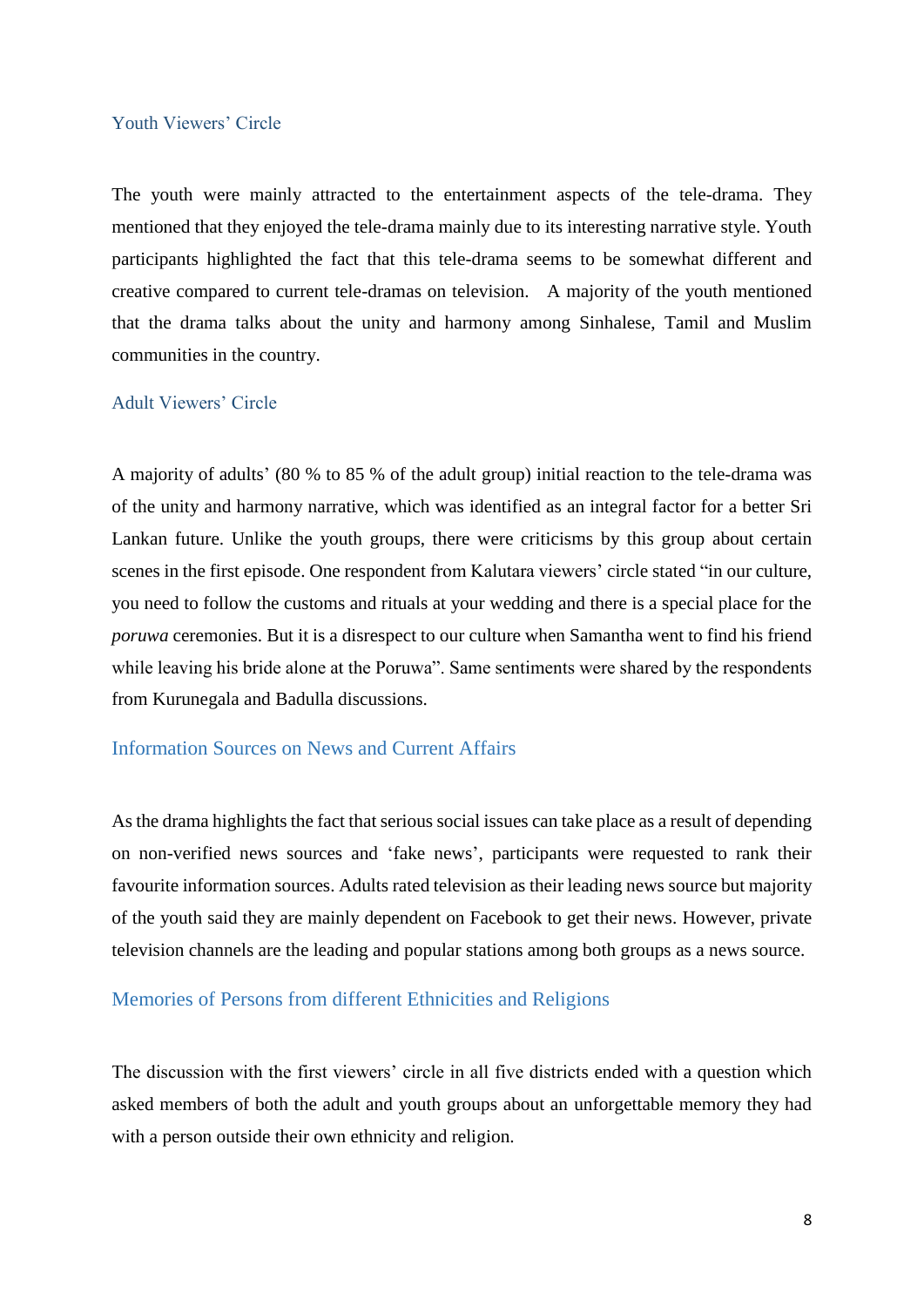Participants were grouped and asked to discuss among their group members an unforgettable memory they had with a person outside their ethnicity and religion, and to then, share it with the other groups. The adult participant groups in Kurunegala and Ratnapura had more interactions with other ethnic and religious communities compared to Galle, Kurunegala and Badulla. A participant from Kurunegala adult discussion said

"I faced a similar situation to what happened in the first episode in the drama. In 1995, I was working at a shop and I had an argument with a Muslim guy. He suddenly started to beat me and I couldn't fight with him as he was a *big-made* guy. I screamed and another Muslim guy from the next shop came and saved me. Then he told the other Muslim guy, even though we both go to the same mosque, what you have done here is wrong. That day, I felt that humanity is above all our ethnic and religious differences."

In comparison, the youth participants had very little interactions with Muslim and Tamil communities

At the end of the first viewers circle, participants were requested to watch the next episodes of the tele-drama which were shown weekly on ITN. This was so that the research team will be able to hold a second round of viewers' circle incorporating their ideas and perceptions of the tele-drama. Adult participants were given note books to record their responses and feedback of the tele-drama while the youth were asked to share their views on 'Thriloka' Facebook group.

## <span id="page-8-0"></span>**Second Round of Viewers' Circles**

A few weeks after the conclusion of the first viewers' circle, a researcher from CEPA contacted all the participants and reminded them to watch the tele-drama weekly, as there will be a second discussion on the tele-drama within the next few months. As such, the second round of the viewers' circles were conducted in the first week of March, by which time twelve episodes were telecast. The last two episodes (13,14) of the tele-drama were screened at the second viewers' circle after being granted permission from the SFCG. The same participants from the first viewers' circle were invited for the second round and the discussions were held at the same locations of the first round.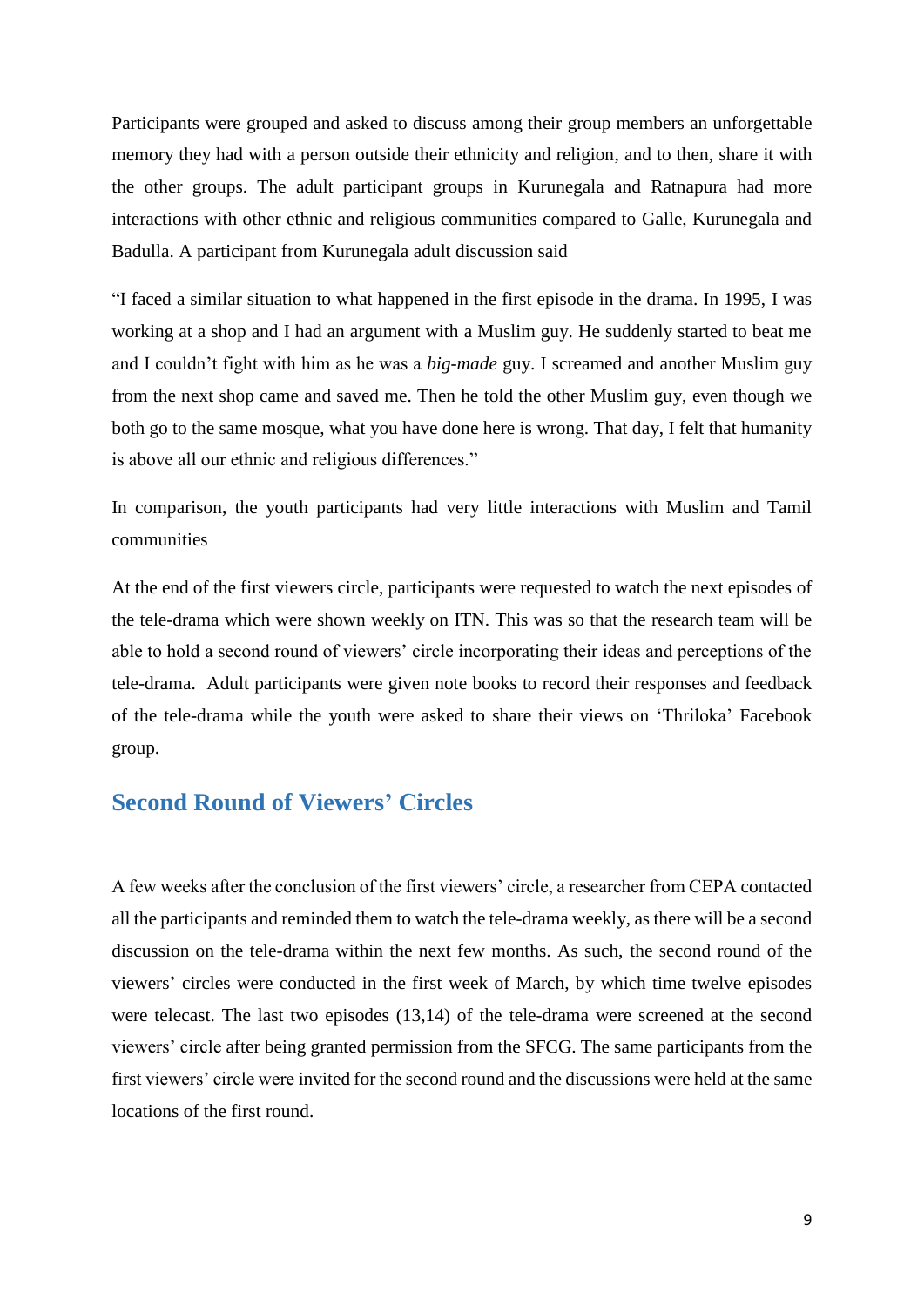### <span id="page-9-0"></span>Credibility of Information Sources on News and Current Affairs

At the first viewers' circle, a question regarding information sources was asked. A follow-up question to this was asked at the second viewers' circle, which asked the participants to comment on the reliability of their news sources.

For a majority of the participants, television was considered the most trusted news source among adults and think that 70-75% of information reported on television is accurate. They mentioned that they rely heavily on private television channels as the government stations have become significantly politicized.

The youth respondents who identified Facebook as their leading news source stated that despite it being common to see 'fake news' shared, they can always check the accuracy by comparing what they see on Facebook with other news sources. A youth respondent from Mahiyanganaya speaking on social media and false information stated, "I am not saying social media is the main reason for racism and ethnic conflicts in the country, but if youth had used social media wisely, we would have been able to minimize the damage of *Digana* riots. I am glad that the 'Thriloka' drama showed us something similar and how youth are being misled by false information.

### <span id="page-9-1"></span>Questions and Responses

After the final two episodes were screened, the CEPA research team asked those in the second viewers' circle questions with regard to the series and their perceptions of the tele-drama.

### <span id="page-9-2"></span>What comes to the mind after watching all the episodes?

According to the cards collected from the participants, 82 % of youth participants and 84% of adult participants stated that the first thing that registered in their minds after watching the teledrama was the importance of living in harmony with people from differents ethnicities and religious.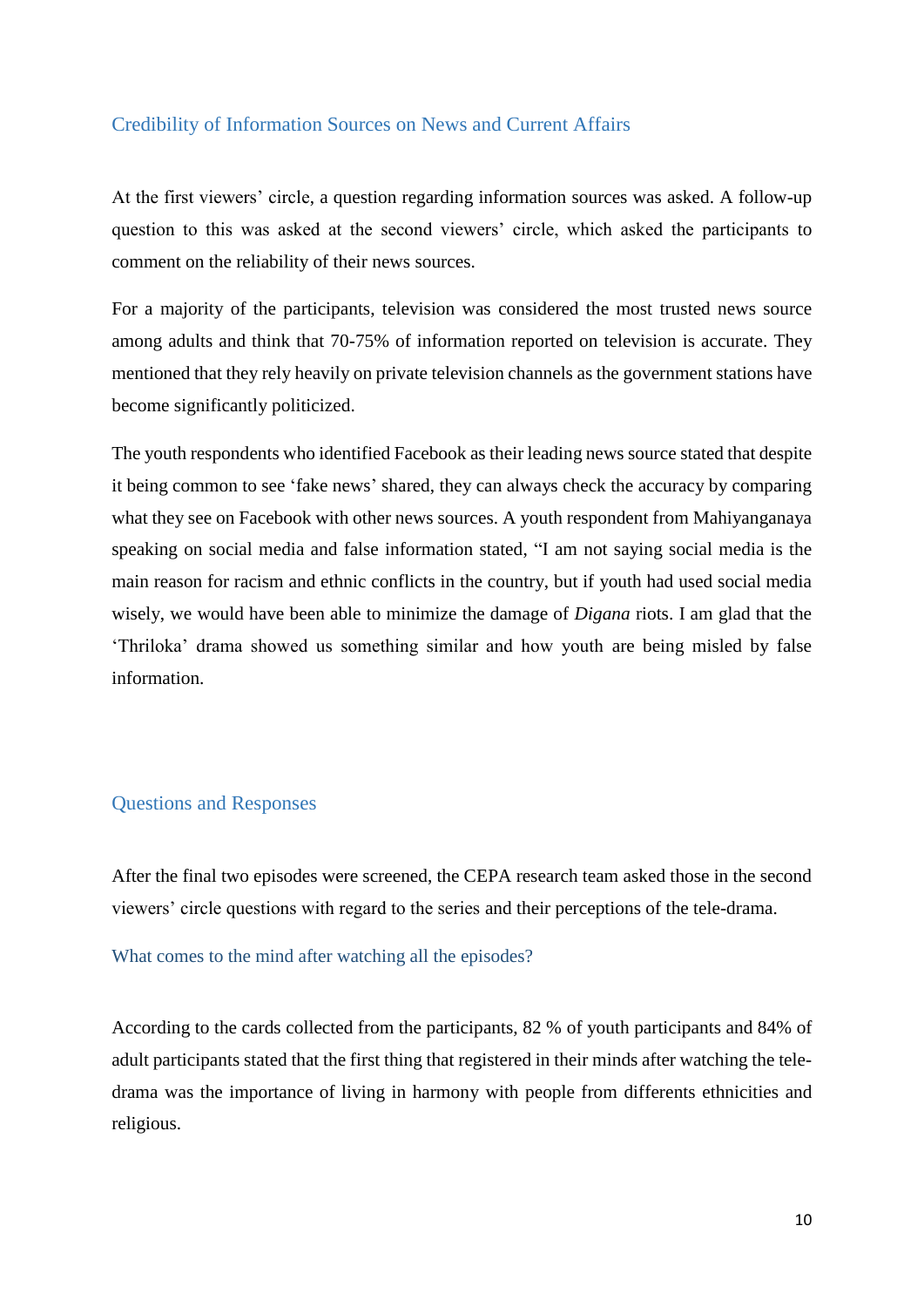### <span id="page-10-0"></span>State one thing that you liked and did not like about the drama?

This probing question was asked gather more insights on participants' views about the teledrama and its impact. There is a strong similarity in the things that the youth and adult groups enjoyed about the tele-drama. Both groups stated they liked that a strong message was given in the drama through a creative format. They also liked that the drama had a very simple narrative which was very easy for them to follow. It should be noted, that some adults participants did not like the use of a Football match as they think that a Cricket match or Volleyball game would have suited the local context better.

### <span id="page-10-1"></span>What changes would you make to tele-drama?

Both groups were asked to have a group discussion about changes they would take to improve the tele-drama. The adult group stressed that the tele-drama needed to include child characters to make the tele-drama more appealing to them. This was because, as they stated, despite parents playing a vital role in family decisions, young children and teenagers have control over the remote control and are mainly attracted to tele-dramas which have leading child roles.

In the adult viewers' circles, certain female participators mentioned that they couldn't watch the drama regularly mainly due to the fact that they have to work in the kitchen from 8.00 pm to 8.30 pm. All the female participants agreed that if would have been better if the drama is telecast after 8.30 pm. Another key change that the adults wished to see was to make the teledrama more culturally relevant and in par with the Sri Lankan context.

The youth participants highlighted that more people would have been attracted to the teledrama if it had been telecast on a private TV channel. In comparison, adults believed that ITN is the ideal channel to telecast a drama like ' Thriloka'.

In the discussions held in Badulla and Galle, the youth participants stated that it was evident from the first couple of episodes that how the drama would end. They believe that the drama would have been more successful, if they had more curiosity as to how the tele-drama would play out from the beginning to the end. They compared the 'Thriloka' tele-drama to 'Koombiyo', a recently concluded tele-drama.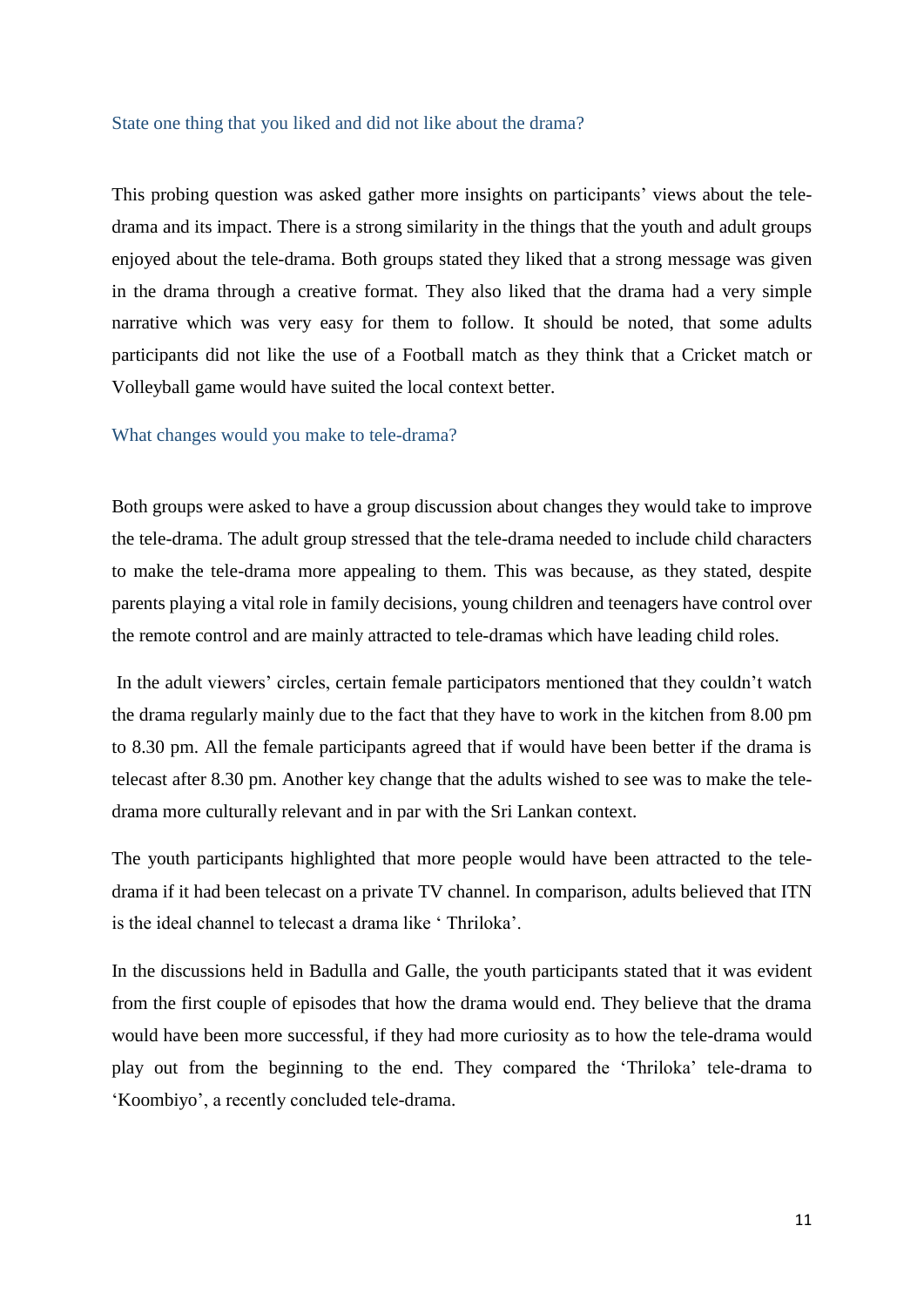# <span id="page-11-0"></span>**Synthesis of Findings**

### <span id="page-11-1"></span>Knowledge Change among Viewers

It was evident from both youth and adult discussions that there was a positive change of knowledge among them regarding the reasons for ethnic and religious conflicts in the country. One such positive knowledge change was that they identified certain individuals and groups as those who create problems while most of the public do not have issues with people from other ethnicities. A female participant from Kurunegala viewers' circle elaborating on this said "this drama provided us knowledge on what are the main reasons for ethnic issues in the country and through the drama, I learnt how these things are happening in the country".

A significant number of adults also mentioned that the drama reiterated important aspects related to reconciliation and social cohesion. The drama portrays how politicians intentionally create issues among different ethnic groups for their own survival. Participants mentioned that the opportunistic role of the politicians were properly portrayed in the drama. Even though was not new knowledge to the participants, the drama further reinforced their existing knowledge about these issues, and that these issues were valid.

### <span id="page-11-2"></span>Changes in attitudes and perceptions

Though there were notable changes of knowledge among the viewers, the findings show that the change of knowledge did not indicate at a positive change in attitudes and perceptions. A youth participant from Badulla said "Thriloka doesn't show the negative things that are being done by Muslims against the majority Sinhalese". After watching the  $11<sup>th</sup>$  episode, a female participant from Badulla said "certain Muslim groups are trying to control our Sinhala youth and we should not allow it to happen".

Majority of the youth and adults mentioned that the tele-drama highlighted the importance of living in harmony with all ethnic and religious groups. However, the dominant perspective of the majority Sinhalese needing to have control over ethnic minorities, did not change as a result of the drama.

In comparison to the first round of the viewers' circle, there was a decline of participation in most of the discussions despite the repeated reminders sent by the CEPA team and the field research coordinator. The research team was informed within the Kurunegala discussions, a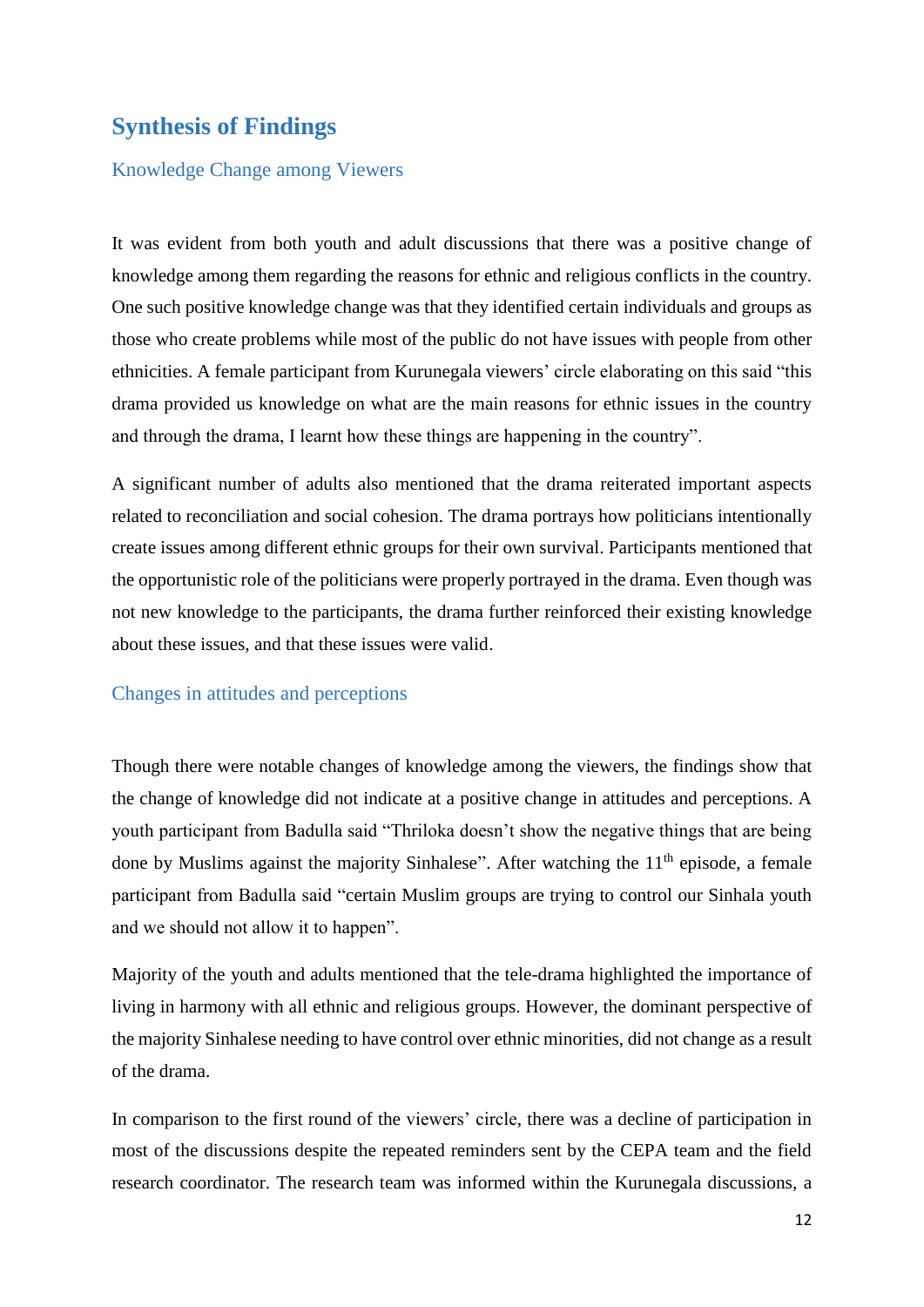participant had spread a rumour that the drama is biased towards Muslims and asked some participants not to attend the second viewers' circle. This is also indicative that certain participants viewed the drama as a threat to their dominant views on minority ethnic groups.

### <span id="page-12-0"></span>**Limitations**

The active participation of the viewers' circles were critical for the success of this study. As the participants were invited on a random basis from the selected areas, there were participants who could not watch the drama due to a few logistical and geographical issues. For example, there were participants who did not have access to Televisions. In Ingirya (Kalutara) and Rideemaliyadda (Badulla), people had technical difficulties with connectivity to ITN.

Even though participants were reminded to watch the tele-drama throughout up until the second round of viewers' circles, some participants had only watched a few episodes. The reasons behind their inability watch the drama was mainly due to their workload and the preference of their family members to watch the more popular mega tele-dramas.

The most difficult to track is behavioural change, mainly because each individuals' interactions with the other varies and also due to the short duration of the assessment.

### <span id="page-12-1"></span>**Recommendations**

- Include child characters in future tele-dramas to attract young children
- Change airtime from 7.30 pm to 8.30 pm or 9.30 pm.
- Youth believe that a future drama of this nature should be telecast on a private channel while the adults believe ITN is the better channel.
- Attract the youth by incorporating more creative elements such as embedding the ideas of reconciliation and social cohesion in popular narratives and plot lines.
- As noted in the study, technical difficulties were experienced in accessing ITN channel. Therefore, in future it is recommended that connectivity issues are taken in to consideration outreach activities.

## <span id="page-12-2"></span>**Conclusion**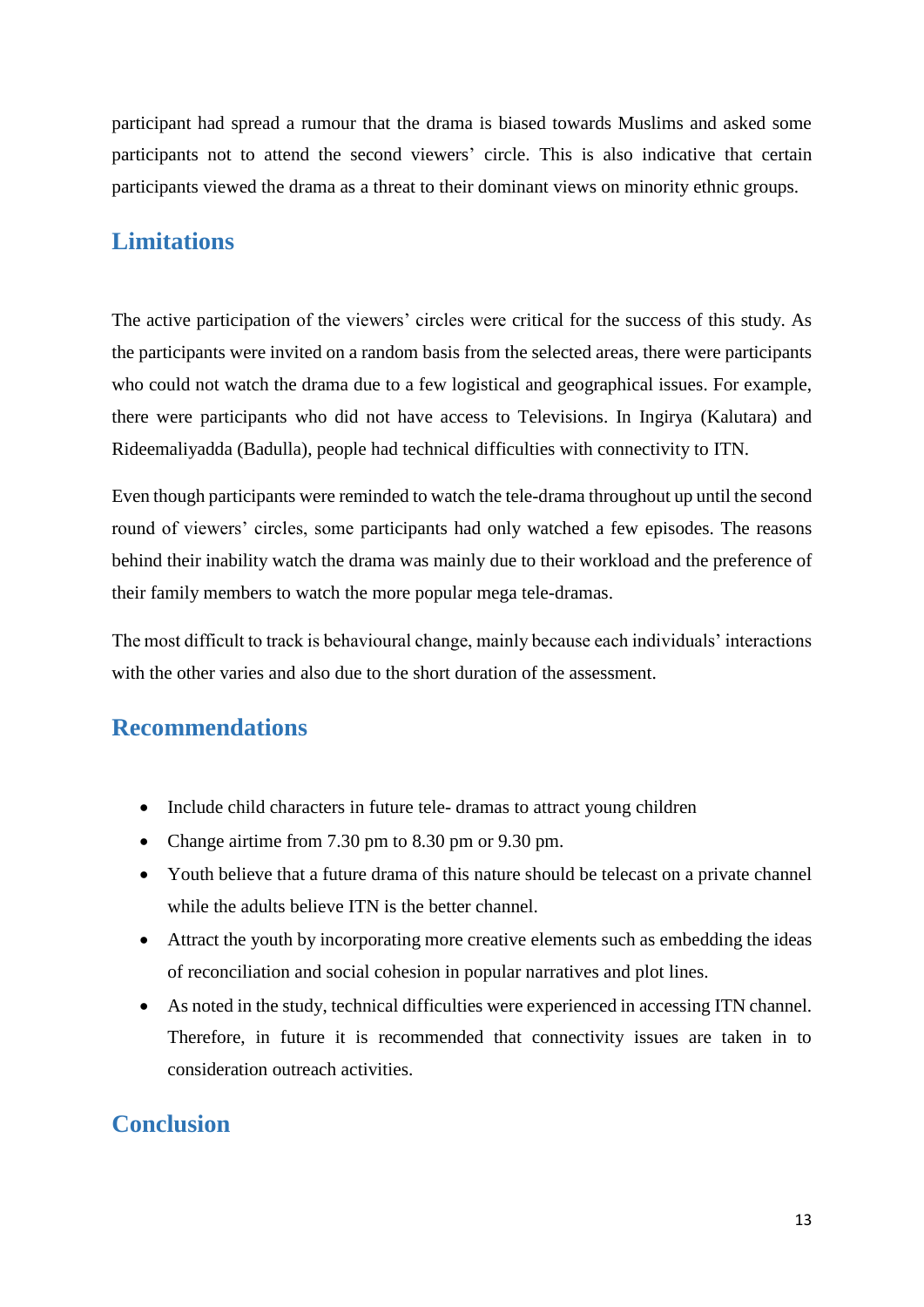It is evident that the majority of participants of the viewers' circles had a positive feedback and reaction to the drama. However, it does not necessarily lead to immediate attitudinal or behavioural changes. One of the reasons is that the evaluation was done a couple of weeks before the public telecast was concluded. The notions such as reconciliation and social cohesion require much larger incubation period for people to absorb, contemplate and thereafter, practice in their everyday interactions. While people were very satisfied with the narrative style and the way in which the story unfolded, the ability to 'read' between the lines was not so prevalent. This may not necessarily be a fault of the tele-drama itself but due to the overcrowding of the popular dramas which adopt a very linear narrative style and simple plot line. While 'Thriloka' may present an outlier among the popular mainstream tele-dramas, the positive reactions of the viewers' point to the potential of such a tele-drama to address rather challenging socio-political issues.

### <span id="page-13-0"></span>**Annex**

<span id="page-13-1"></span>Agenda and Questionnaire for first viewers' circle

### **Agenda**

The main objective of the first round of viewers' circle is to get an understanding on how do the participants think about the society in general and also to capture their initial responses to the drama. The information that is collected in the first circle would serve as the baseline for the assessment of knowledge change, attitude/ perception change and behavioral change among viewers. Another objective of the first viewers' circle is to establish a strong bond with the participants and convince them to watch the drama and be an integral part of the viewers' circles. Following agenda will be used for both Youth and Adult viewers' circles.

### **5.00 pm - 5.30 pm - Introduction of the participants**.

 Participants will be paired randomly and asked to share their basic information and the favorite drama and the reason for liking it with their respective partners. Then each one has to share their partner's information in front of the audience. This would not only help us to identify the participants, but also to get some basic understanding of their television viewing habits. For example, if the majority are watching a tele drama that is aired in a different channel at the same time as Thriloka, we need to think of some alternative ways to convince them.

### **5.30 pm – 6 pm**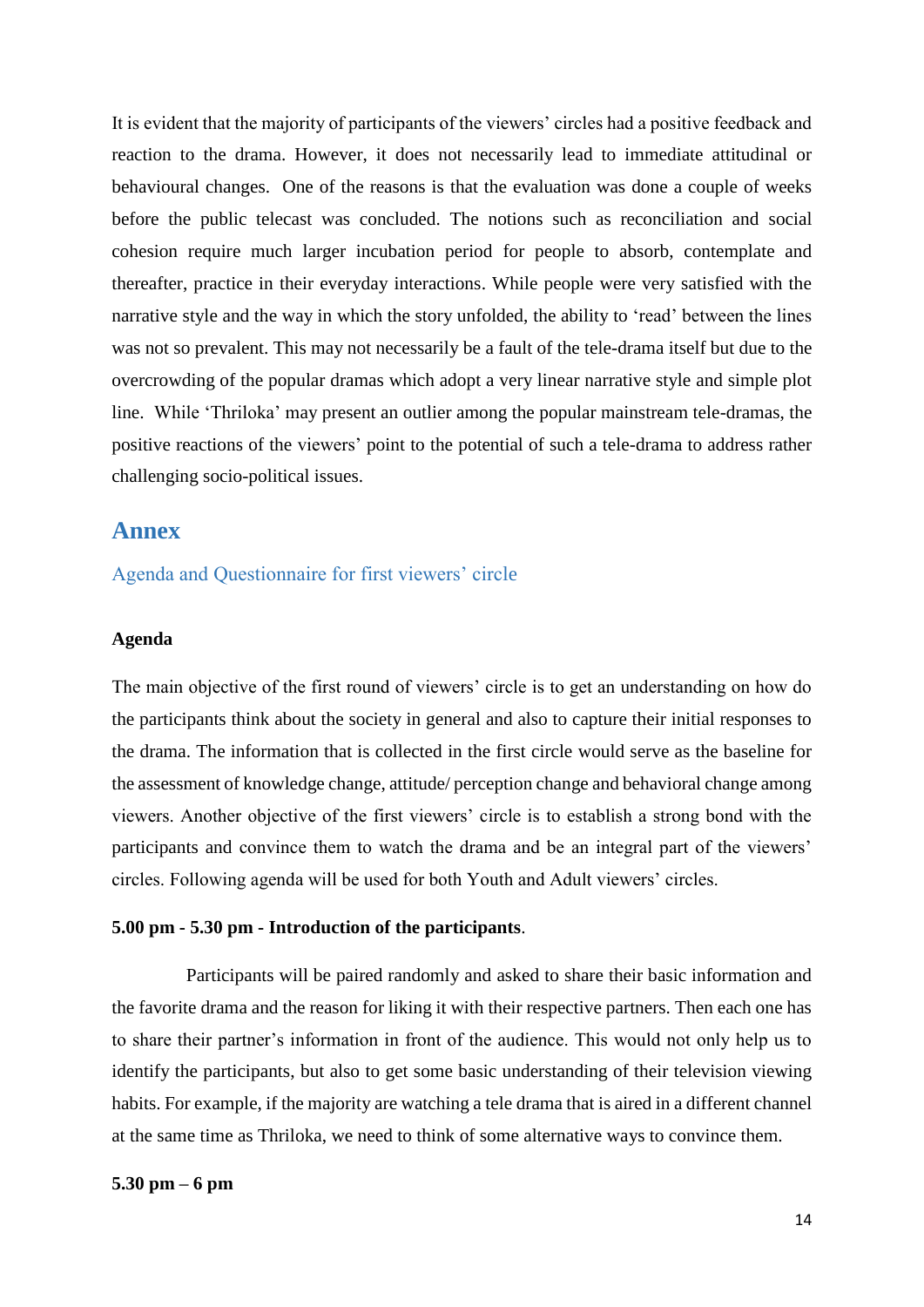Two questions will be asked in this section.

**Question 1** – What are the 3 key issues that the country is facing at the moment?

Everyone is given a piece of paper to write the 3 issues and they will have to make a paper rocket with that paper. Then they will be asked to throw it and everyone has to collect a rocket that is thrown by someone else. Each person has to say they 3 issues that are written in the paper (rocket).

**Question 2** – How do you come to a conclusion about something that is happening in your neighborhood?

This question is would help us to get some insights on how do people access to information and on what basis to they believe the information in order to make their decisions. According to the drama, the main reason for the misunderstanding among different communities is the reliance on no-verified information/ fake news. We will be able to connect this question with the last viewers' circle.

### **6 pm- 7pm Screening of the first two episodes and discussion**

It would be important to screen at least the first two episodes as at least 3-4 episodes will be aired by the time we have the first viewers' circle. After screening of the episodes, a brief questionnaire will be shared with the audience to capture their initial responses about the drama. These are basic question to understand participants' demographic information. This will be followed by a discussion focused on 2 key questions.

**Question 1-** What is the first thing that comes to your mind after watching the drama?

We will give a card to each person to write the answer. They will have to write it by using no more than two words. Then we will ask everyone to share what's in their cards.

**Question 2-** How do you relate the story with your daily interactions?

We will facilitate the discussion to make people share their views on whether they see any relevance in the drama with their day to day interactions. Probing questions like what is your favorite scene, will be asked to get more insights from the participants.

### **7 pm- 7.35 pm Group Activity**

We are proposing two option. We can choose one out of the two.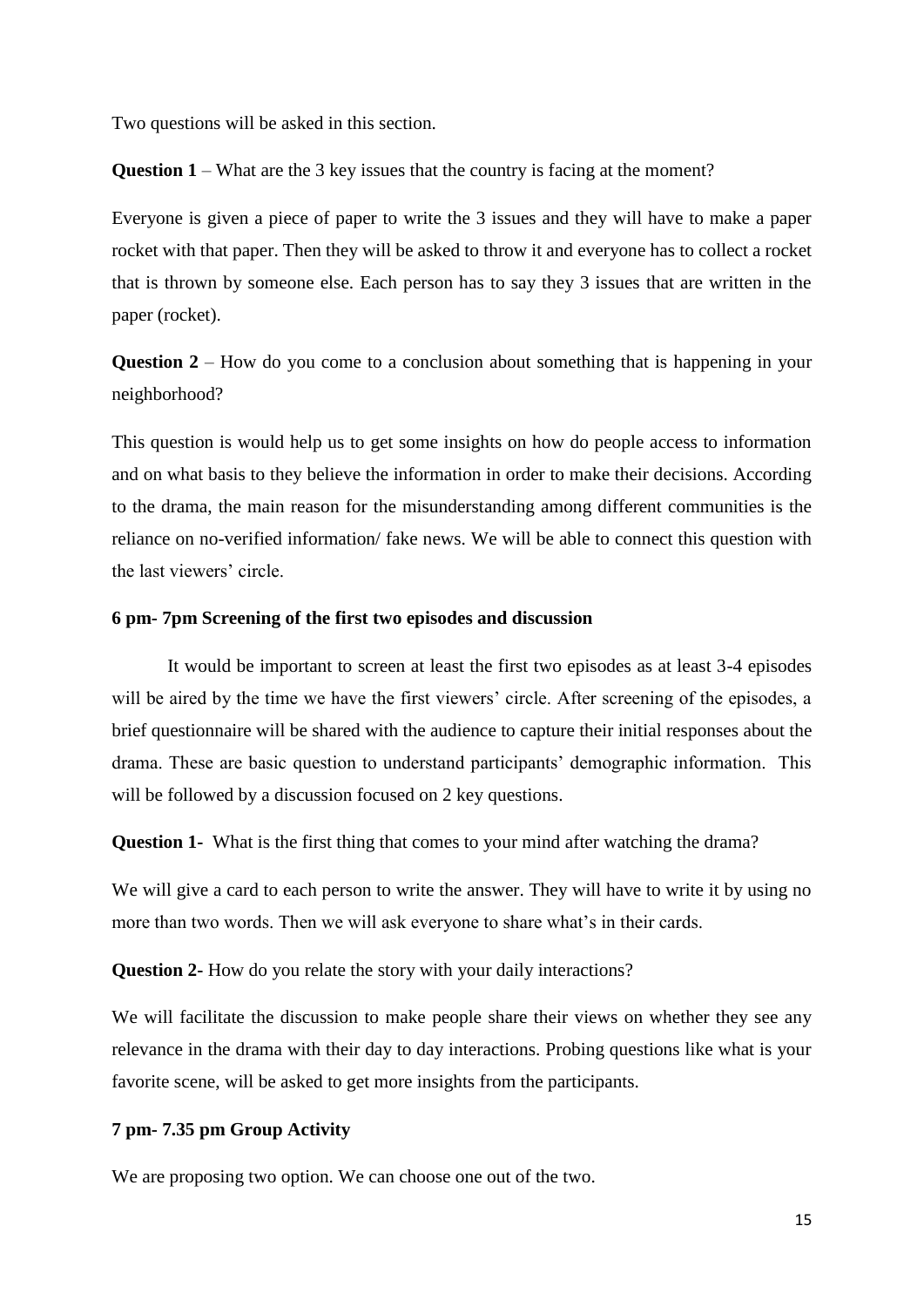### **Option 1**

The participants will be divided in to groups of 5 each. Then they will be asked to draw an unforgettable memory they had with a person or a group outside their ethnicity or religion. Instead of using the words like reconciliation or co-existence, this would be an ideal way for us to get an idea about the nature of inter- ethnic relationships among them.

### **Option 2**

We will list the 5 key issues that the country is facing now based on their responses to question 1. Then participants will be divided to a group of 5 and each group is given 1 key issue. Each team is required to creatively portray their proposed solution to the issue that is assigned to them. They can draw a picture with their possible solution.

Each group will be given 10 minutes to prepare and 5 minutes to do their play.

### **7.35 pm -7.45** pm – **Closing Remarks**

CEPA facilitator will summarize the day's proceedings and emphasize what is expected from the participants in the coming weeks. Participants will be requested to write their responses after each episode in the diaries given to them. Members of the youth circles will be asked to register in the 'Thriloka' Facebook group. They will be given a tablet computer at the session to register and interested participants from the adults' group is also invited to join the group.

### <span id="page-15-0"></span>Agenda of second viewers' circle

### **Draft Agenda**

#### **2.00 pm – 2. 15 pm – What do you think about the credibility of your main news sources?**

In the first round, we asked the question, 'How do you come to a conclusion about something that is happening in your neighborhood? and with this question we collect their views on the credibility of the media that they mentioned in the first round.

### **2.15 pm - 3.00 pm – Screening of the last two episodes of the documentary film**